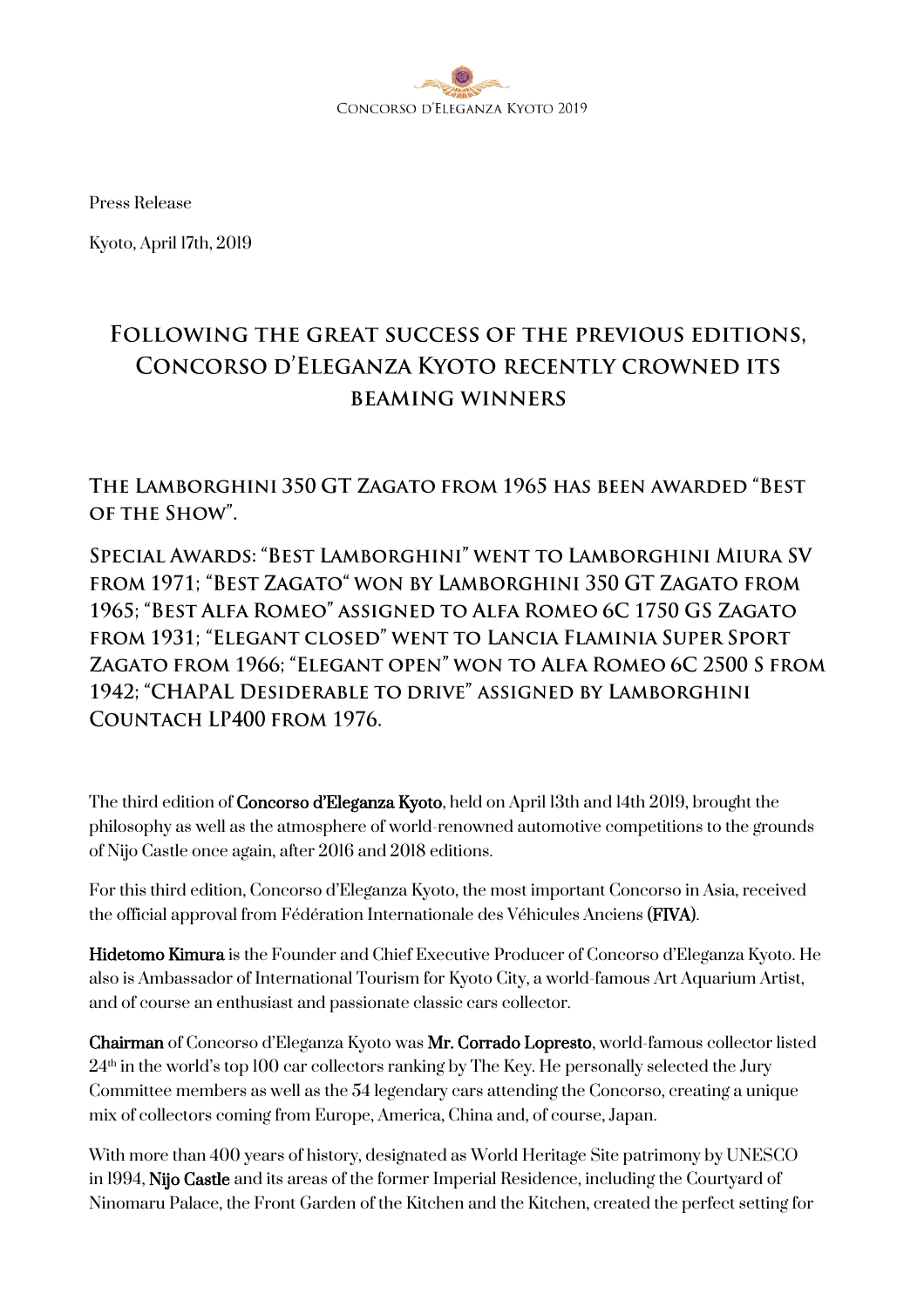

the event: a truly unique location, normally closed to the public, enlightened by the theatrical and picturesque sakura cherry tree blossom, happening in this season.

Inside Nijo-jo Castle, the exhibition "The Counts of the Future" had been displayed, including drawings and skectches of Count Carlo Felice Trossi and of Count Mario Revelli di Beaumont. The displayed drawings came from "Archivio Collezione Lopresto".

Count Mario Revelli di Beaumont is considered the first free-lance designer; during his long carrer, his brilliant mind produced hundreds and hundreds of cars, trucks, motorcycles, yachts designs. Count Carlo Felice Trossi, considered one of the first gentlemen drivers, became in 1933 one of the best pilots of his years; admitted in Scuderia Ferrari, with which he won 6 races, he became also a major financer and president of Scuderia Ferrari itself. He also had great success racing with Alfa Romeo. With some impressive skills as aeronautic pilot as well, he had been a patron and sponsor of the art of technology and design.

The 54 cars entered, award winners of many concours events throughout the world, and precious vehicles which might only be seen once in a lifetime, have been split into nine classes: 750, Contemporary, GT, Lamborghini 1963-1971, Lamborghini 1972-1985, Lamborghini 1986-2000, Modern, Race and Prototypes, and Vintage.

President of the Jury, Mrs. Sandra Button, also Chairman of the Pebble Beach Concours d'Elegance, has coordinated an ensemble of Judges of absolute quality and international prestige; a Jury Committee selected on the highest international standards base:

Mr. Patrick Rollet, France, President of FIVA;

Mr. Dominik Fischlin, Switzerland, Consultant of the Selecting Committee, Concorso d'Eleganza Villa d'Este;

Mr. Lorenzo Ramaciotti, Italy, Car Designer and Jury President Concorso d'Eleganza Villa d'Este;

Mr. Antonio Ghini, Italy, Chief Director of The Key - published by the Classic Car Trust, and communication consultant for important international companies;

Mr. Peter Read, UK, Executive Officer of Royal Automobile Club;

Mr. Christian Philippsen, Belgium, Honorary Judge of Pebble Beach Concourse d'Elegance, and Founding Member of the International Chief Judge Advisory Group (ICJAG);

Mr. Raoul San Giorgi, Belgium, Panel Judge at Pebble Beach Concours d'Elegance;

Mr. Nicholas Waller, UK, Selection Committee & European Marketing Director of Pebble Beach Concourse d'Elegance;

Mr. Donald Osborne, USA, Automotive Historian & Appraiser, Automotive Valuation Services, and Member of American Society of Appraisers (Donald W Osborne, LCC);

Mr. Shiro Nakamura, Japan, Car Designer, and Honorary Judge for Pebble Beach Concourse d'Elegance.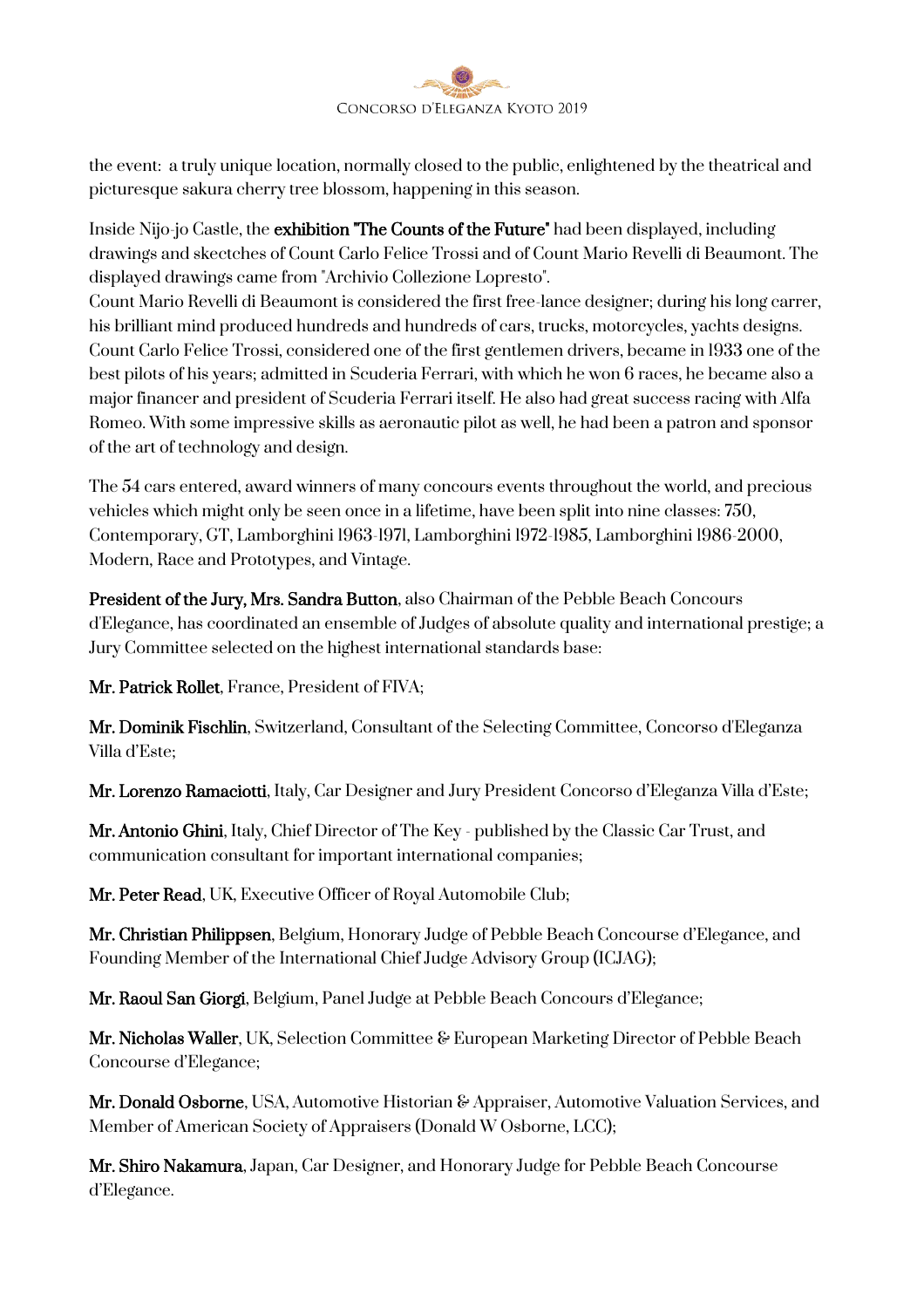

The 54 cars have been all accurately examined by such a prominent and international Jury Committee: authenticity, elegance, focus on quality of restoration or state of preservation in unrestored vehicles, functionality, overall impression and, as far as possible the documented vehicle history, have been the main judgement parameters.

The "Best of the Show" award of the Concorso d'Eleganza Kyoto 2019 went to the Lamborghini 350 GT Zagato, by unanimous vote of the International Jury Committee. The car, designed by Ercole Spada and owned by Mr. William Pope, important American collector, had to win its class ("Race") and Prototypes") before being eligible for "Best of the Show". The rarity of the car, along with the impeccable condition in which it was presented, enabled it to achieve not only the "Best of the Show" but also the "Best Zagato" trophy, since the event organizer was also celebrating the 100th Anniversary of Carrozzeria Zagato in Milan.

The "Best Lamborghini" trophy went to the amazing 1971 Miura SV, in Verde Miura with mustard yellow interior, owned by a Japanese collector. Another bull from Sant'Agata Bolognese has been awarded with the "CHAPAL Desirable to drive": a Japanese-owned orange 1976 Lamborghini Countach LP400 with black interior.

A red 1930 Alfa Romeo 6C 1750 GS Zagato from Luxembourg won the "People Choice" trophy, and another Alfa Romeo 6C 1750 GS Zagato of 1931 from Belgium won the "Best Alfa Romeo" and "FIVA" Awards. The "Elegant closed" trophy has been assigned to a silver Lancia Flaminia Super Sport Zagato from 1966, part of a Japanese collection. The "Elegant open" trophy went to a blue Belgian-owned 1942 Alfa Romeo 6C 2500 S.

President of the Jury Committee, Mrs. Sandra Button, commented:

"The 2019 Best of the Show Lamborghini 350 GT Zagato is a wonderful car featuring the significant combination of the first ever Lamborghini model with a Zagato body. This has been the first of many collaborations between the two companies. It is a fitting "Best of the Show" winner as both Lamborghini and Zagato were featured at this year Concorso d'Eleganza Kyoto. The Concorso d'Eleganza Kyoto, showcased at Nijo Castle was the perfect setting to highlight the heritage of Japan and these significant automobiles. Accomplished jury members from across the globe were invited to gather and judge these cars. It was an enjoyable event!"

Several partners have contributed to the success of Concorso d'Eleganza Kyoto 2019.

#### **ZAGATO**

Zagato, the renowned "Milanese" coachbuilder - to date still independent and run by a member of the founding family - has been making collectibles since 1919. As part to the celebration of its first century, Zagato attended the Concorso with more than 30 cars. Its presence has been the first of several that will occur this year.

#### LAMBORGHINI POLO STORICO

Lamborghini Polo Storico, inaugurated in 2016, is Automobili Lamborghini's department dedicated to preserving the heritage of the House of Sant'Agata Bolognese. Its activities include the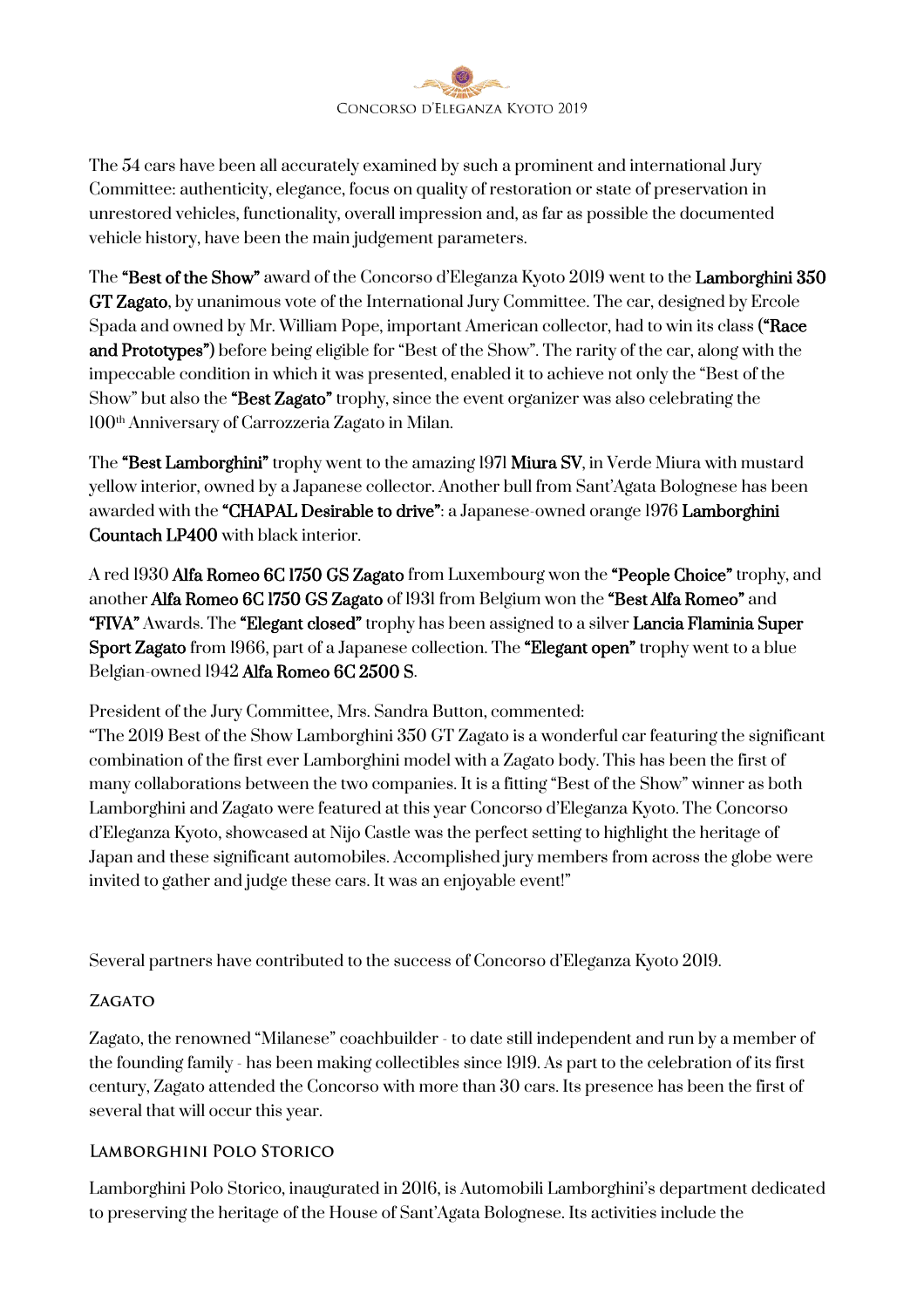

restoration and certification of all Lamborghinis produced up to 2001, as well as the reconstruction of spare parts for classic Lamborghinis, for which more than 200 new code numbers were introduced in 2018 alone. Polo Storico joined the Concorso with 20 cars.

## **FIVA**

The "Fédération Internationale des Véhicules Anciens" was founded in 1966 in response to an idea formulated by a handful of organizations representing the interests of historic vehicle enthusiasts within a number of different countries. The founders felt that the time had come for an international body to promote and guide the interests of the historic vehicle movement throughout the world. At present FIVA can boast over 85 members organizations in more than 62 countries throughout the world, which in turn represent more than 1.500.000 historic vehicle enthusiasts.

## **CHOPARD**

Chopard, Swiss manufacturer of luxury jewellery and watches, has been founded in 1860 in Sonvilier, Switzerland, by Louis-Ulysse Chopard. At the Concorso, the brand presented a special 100 years edition watch, designed in collaboration with Zagato.

#### **ACI**

The "Automobile Club d'Italia" is an Italian self-financed statutory corporation. It was founded in 1905, with the task of promoting and regulating the car [sector](https://en.wikipedia.org/wiki/Car_racing) and to represent car owners' interests in the country. ACI Club Storico is a branch of ACI, and it is meant to preserve the Italian automotive heritage.

## **CHAPAL**

Founded in 1832, CHAPAL is a house of luxury ready-to-wear and leather goods. Today, Jean François Bardinon, 6<sup>th</sup> generation and current president, propels this House into a new chapter in its history. He creates a style unique to CHAPAL, timeless and inimitable. The collections enrich a little more the inheritance of the House which vibrates through its heritage, its boldness and the requirement of perfection. He is inspired by his passion for the automobile, and attracts, among other things, collectors and lovers of vintage cars.

At the end of the Concorso, fifteen classic cars set off for the **Tour d'Eleganza**, organized over three days of driving through some of the most charming sites in the region. Starting from Nijo Castle, the tour crossed the panoramic Seto Bridge heading toward the island of Awaji, to discover its mustseen beauties and some traditional shrines, most of them acknowledged as World Heritage.

Mr. Hidetomo Kimura and the Organization Team already began to prepare Concorso d'Eleganza Kyoto 2020.